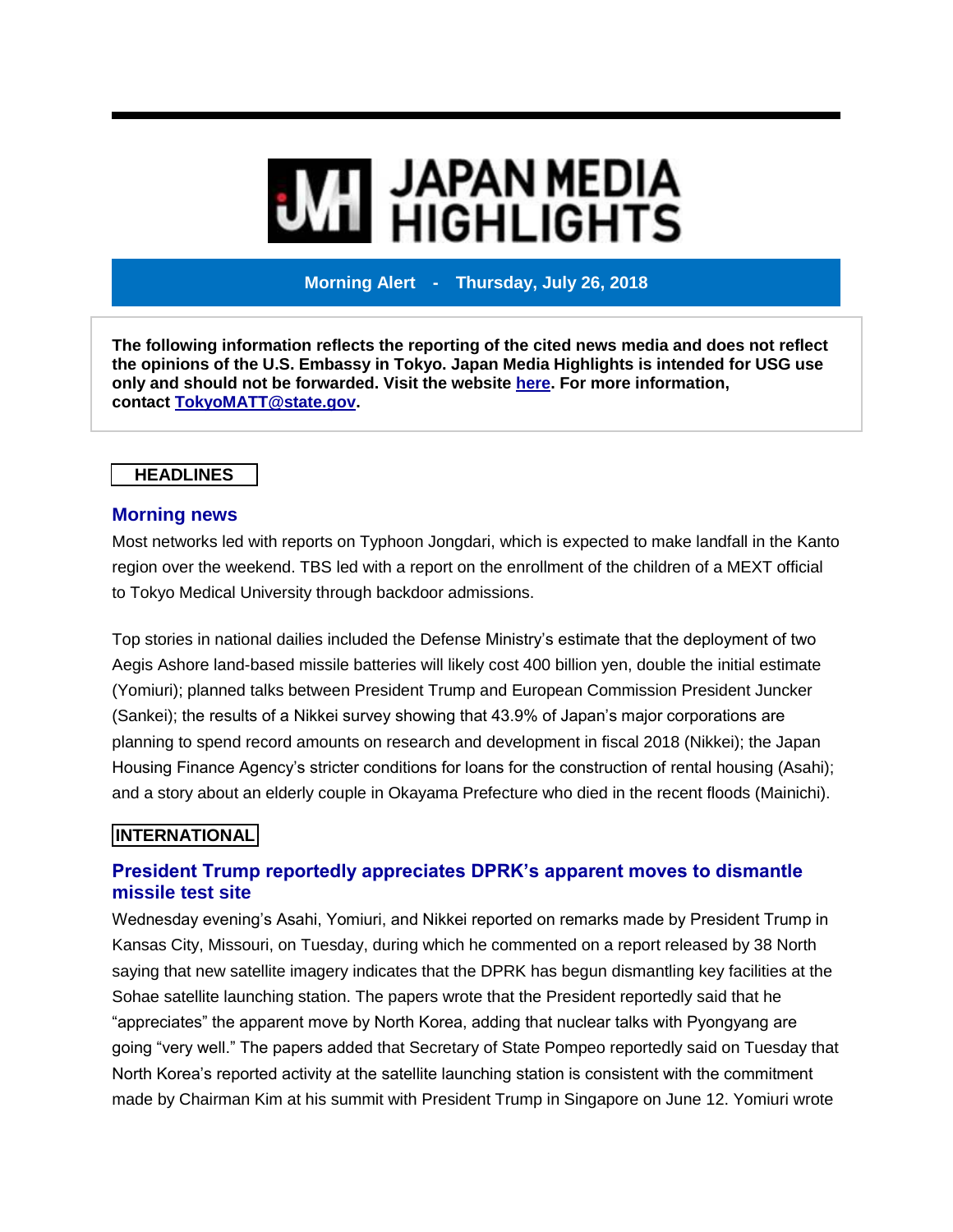that Chief Cabinet Secretary Suga commented on North Korea's possibly starting to dismantle the missile test site by saying that Japan hopes that the move will lead to concrete actions toward denuclearization.

# **German foreign minister expresses hope to increase cooperation with Japan**

Asahi, Yomiuri, and Sankei reported on a speech delivered by visiting German Foreign Minister Maas in Tokyo on Wednesday, in which he expressed Germany's hope to increase cooperation with Japan in promoting free trade and multilateral cooperation. Maas also held bilateral talks with Foreign Minister Kono and the two issued a joint statement expressing their nations' determination to uphold the rules-based international order. Nikkei reported on the German official's meeting with Prime Minister Abe at the Kantei, during which the premier reportedly stressed that the Japan-EU FTA demonstrates the two parties' will to uphold free trade.

### **SECURITY**

### **Cost of Aegis Ashore battery deployment may reach 400 billion yen**

Yomiuri led with a report claiming that the Ministry of Defense is estimating that the cost of deploying two Aegis Ashore batteries could increase to 400 billion yen, double the initial quotation.

Yomiuri and all other national dailies reported that on Wednesday the ministry announced the postponement of the planned invitation of tenders for geological surveys at candidate sites for the deployment out of consideration for local communities' concerns. Asahi wrote that the Defense Ministry's plan to deploy two Aegis Ashore batteries in Akita and Yamaguchi Prefectures has been delayed due to the local concerns. The paper also wrote that although Defense Minister Onodera said last year that the per-unit cost of the batteries would be around 80 billion yen, his ministry later revised the estimate to about 100 billion yen. The paper wrote that Onodera, however, effectively retracted his earlier estimate by saying at a news conference on Tuesday that he has never spoken about the cost estimate for the Aegis Ashore batteries. The paper wrote that there is a view within the ministry that the total cost of deploying the two Aegis Ashore units and related facilities, including radar, could rise to 500 billion yen.

### **U.S., Japan, other nations conduct multilateral drills to prevent WMD trafficking**

Asahi and Sankei wrote that maritime exercises based on the Proliferation Security Initiative, a global effort that aims to stop trafficking of weapons of mass destruction, were held in waters off the Boso Peninsula in Chiba Prefecture on Wednesday, with the participation of 25 nations, including the United States, Japan, South Korea, and Australia. Asahi wrote that this was the fourth time for Japan to host the annual multilateral drills.

### **ECONOMY**

**Japan aims to arrange new trade talks with U.S. in August**